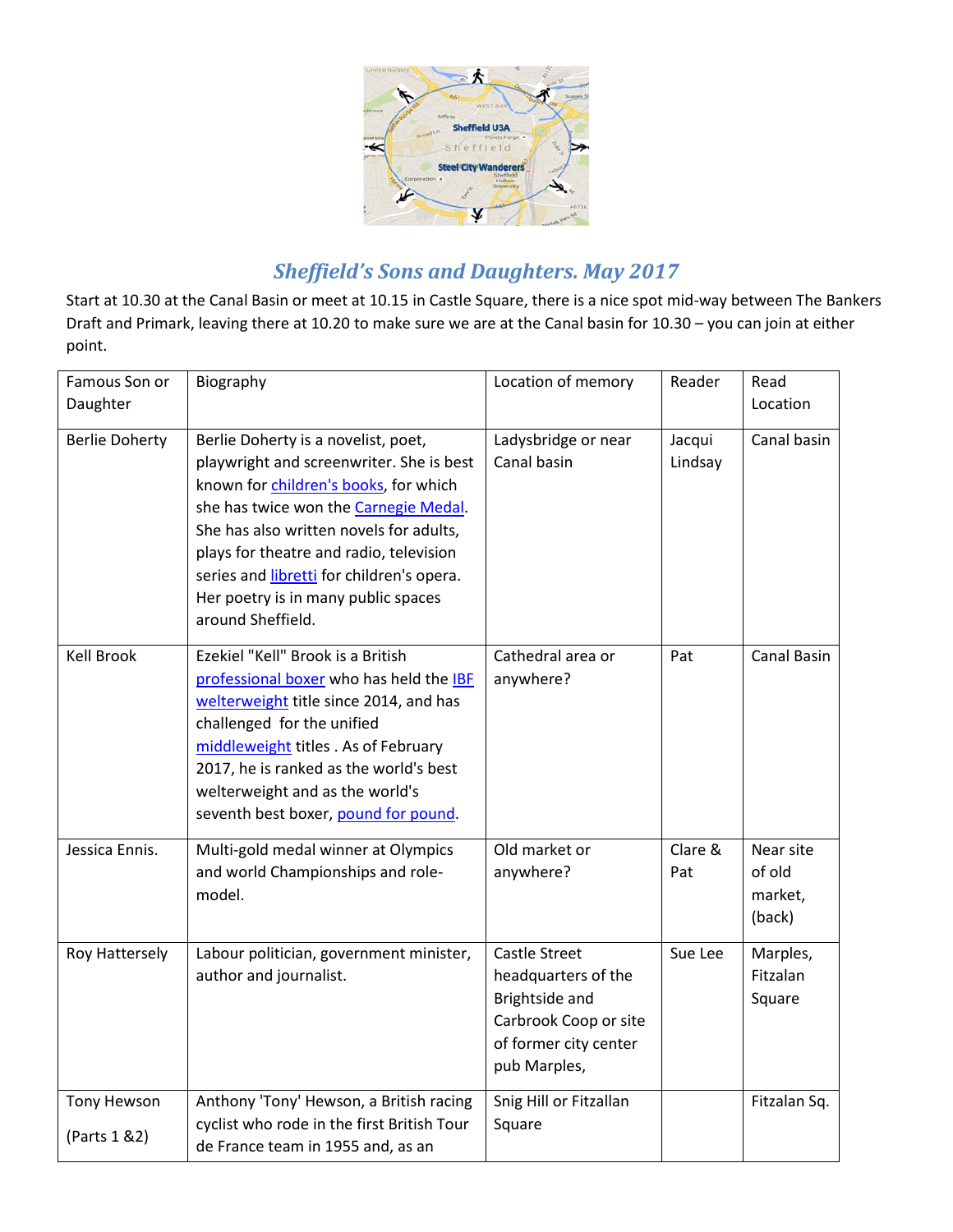|                            | amateur, won the Tour of Britain.                                                                                                                                                                                                                                                                                                             |                                                                                                                                                                                                                         |                            |                                          |
|----------------------------|-----------------------------------------------------------------------------------------------------------------------------------------------------------------------------------------------------------------------------------------------------------------------------------------------------------------------------------------------|-------------------------------------------------------------------------------------------------------------------------------------------------------------------------------------------------------------------------|----------------------------|------------------------------------------|
| Lord Blunkett              | Labour politician, government minister<br>and author.                                                                                                                                                                                                                                                                                         | Cathedral                                                                                                                                                                                                               | Roger<br>Lasko             | Cathedral                                |
| Danuta Reah                | Danuta Reah, who also writes under the<br>name Carla Banks, is the author of<br>seven crime novels, a novella, and many<br>short stories she also publishes<br>academic books, valued as resources for<br>the study of language and offers<br>courses in Creative Writing. Danuta<br>Reah is past Chair of the Crime Writers'<br>Association. | Site of National<br>Provincial Bank,<br>Church Street,<br>opposite Coles Corner,<br>or Davy's now WH<br>Smith                                                                                                           | Anita<br>Fox               | Cathedral                                |
| Rony Robinson.             | Rony Robinson, writer, educationalist<br>and Award-winning BBC Radio Sheffield<br>presenter. His novels include: The Ted<br>Carp Tradition and The Beano. His plays<br>include Snapshots, Events In An Upper<br>Room and Last Loves                                                                                                           | Leopold Street                                                                                                                                                                                                          | Paul<br>Cordwell           | Leopold<br><b>Street</b>                 |
| Nick Banks.                | Nicholas David "Nick" Banks is the<br>drummer in the British band, Pulp. He is<br>the nephew of Gordon Banks,<br>goalkeeper of the 1966 FIFA World Cup<br>winning England squad,                                                                                                                                                              | Hallamshire Pub or off<br>West Street near Limit<br>Club. Limit Club was<br>underground of what<br>is now the modern<br>apartment building<br>with lots of balcony's<br>on right as walk up<br>West Street from<br>town | Paul<br>Cordwell           | Side street<br>off West<br><b>Street</b> |
| Helen Sharman.             | Dr. Helen Patricia Sharman OBE FRSC, is<br>a chemist who became the first British<br>astronaut and the first woman to visit<br>the Mir space station in 1991.                                                                                                                                                                                 | City Hall                                                                                                                                                                                                               | Sharon<br>Jennings         | City Hall                                |
| Margaret<br><b>Drabble</b> | Dame Margaret Drabble, Lady Holroyd<br>DBE FRSL, novelist, biographer, and<br>critic. Author of 19 novels, her<br>characters' tragic faults often reflect the<br>political and economic situation                                                                                                                                             | <b>Public Library Suffolk</b><br><b>Street</b>                                                                                                                                                                          | Christine<br><b>Barker</b> | Tudor<br>Square                          |
| Pete Mckee.                | Pete McKee is a painter, commercial<br>artist and cartoonist. Using bright<br>colours his larger than life and often<br>humorous characters inhabit a world of<br>working men's clubs, bingo halls and<br>family trips to the seaside.                                                                                                        | Anywhere around city<br>center                                                                                                                                                                                          | Janet<br>Williams          | Tudor<br>Square                          |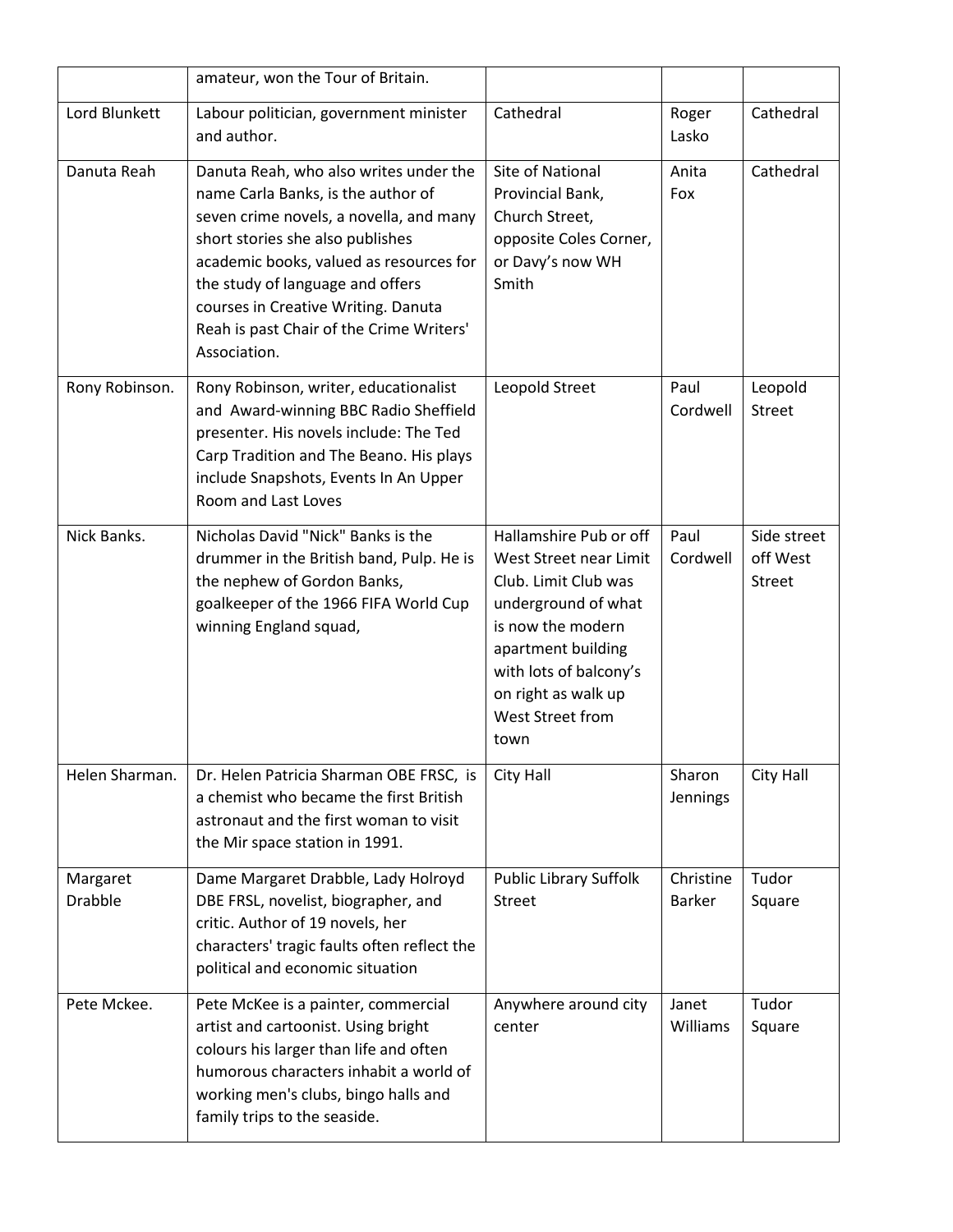| Helen Mort | Helen Mort is a British poet. She is a  | Leadmill area | Mavis   | Balcony of |
|------------|-----------------------------------------|---------------|---------|------------|
|            | five-times winner of the Foyle Young    |               | Kirkham | Millennium |
|            | Poets award, In 2010, she became the    |               |         | Gallery    |
|            | youngest ever poet-in-residence at The  |               |         |            |
|            | Wordsworth Trust. She was the           |               |         |            |
|            | Derbyshire Poet Laureate from 2013 to   |               |         |            |
|            | 2015. In 2014, she won the Fenton       |               |         |            |
|            | Aldeburgh First Collection Prize for    |               |         |            |
|            | "Division Street". She has written many |               |         |            |
|            | poems set in and around Sheffield       |               |         |            |
|            |                                         |               |         |            |

# Danuta Reah (Kot)

Once a week, my mother used to go shopping in town – in the city centre. She would go to buy groceries for the week, wool for knitting and material for making our clothes, to go to the bank to take out the week's money and sometimes to pay bills.

At the time, she had three small children, my elder sister and I who were 7 and 4 respectively, and my younger sister who was a few months old (and a total waste of space as I, who had been unceremoniously ousted from my place as the baby of the family, was concerned).

Most weeks, my mother would walk into town with the baby in the pram. In those days, buses didn't have pram space, especially not for the big, uncollapsible prams mothers had to deal with then. On the other hand, you could fit a baby and a week's shopping into them. During the school holidays, she used to make this trip with all three of us. I can remember walking along in front of my mother holding onto the pram handle, 'helping' to push and bickering with my older sister who also wanted to help.

The routine was the same each time. First of all, we would go to the bank. It was the National Provincial Bank in those days, on, I think, Church Street, opposite Coles, on what is still called Coles Corner. I can remember the smell of the polished wooden counter, and being lifted up to sit on it while my mother chatted to the bank clerk (almost always the same one). No screens, no railings, nothing to separate us from the bank clerks and the money. These were more innocent times.

Once we'd got the money, we would walk back up Fargate to Davy's which was round about where W H Smith's is now. It always smelt of coffee as there was a café upstairs. There, my mother would buy the week's groceries. I can remember packs of Kellogg's cereals that always had games or something for children to do on the back, but the offers and competitions were always wildly out of date – no sell by dates then, but the cereal always tasted fine to me.

After Davy's we would go to Cole Brothers on Cole's Corner, where the main attraction for me was the brass cylinders that the staff used to send money whizzing across the ceiling to a central cashier.

By this time, my sister and I were getting bored and our habitual bickering was breaking out into open warfare. My mother kept the peace by promises of treats, and once she had finished her shopping, we walked down the High Street towards Arundel Gate. On the corner, there was the department store Walsh's, which later became Rackham's. There was a café several floors up, and my mother would negotiate the lifts with her restive brood. The café had waitresses in black dresses and while aprons. My ambition in those days was to be a Walsh's waitress and wear one of those uniforms.

They would show us to a table where my mother would sink gratefully into her chair, light a cigarette (these were the days when a few cigarettes a day were deemed to do you no harm, in fact, to be positively health-giving), order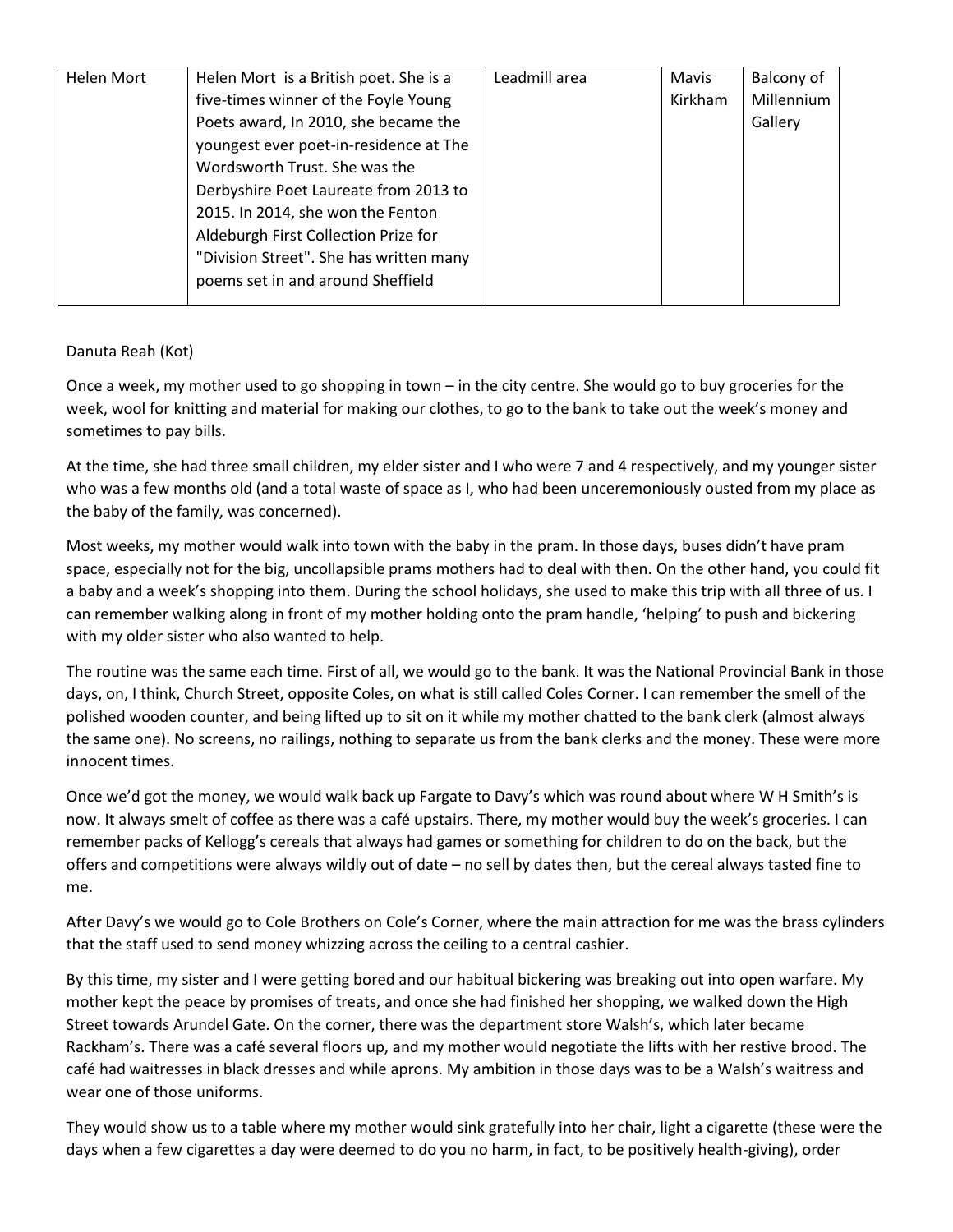coffee for herself and ice-creams for us girls. We were allowed to eat one - and one only - sugar lump each while we were waiting. My sister and I spent the time trying to distract my mother so we could each grab a second illicit sugar lump, but we rarely succeeded. My mother knew us too well.

After this rest, we would begin the trek home. I should maybe add that despite the warfare, my sisters and I grew up to very close. And the heroism of the 50's housewife is something I have only come to appreciate in adulthood.

Kell Brook.

Kell Brook, or to be more formal; Ezekiel "Kell" Brook was born on 3rd May 1986 in Hillsborough and is widely recognised as one of the best pound for pound boxers Britain as ever called its own. In 2016 he was ranked as the world's best welterweight by both the Transnational Boxing Rankings Board and The Ring magazine, and has a record of 36 victories and only one defeat – and even then the one defeat is solely because he had moved up two weight rankings to meet the heaviest puncher currently in the world rankings.

This story is one of misunderstanding and respect.

It turns out that our next door neighbour, John Dunn who runs a very successful white goods business, supplying and installing to the booming rental sector in Sheffield, knows Kell. Back when he first started up his business in premises on Barber Road near Upperthorpe, just down the road was a newly opened second hand shop – owned d by Kell's dad. They shared many new business challenges, successes and occasional frustrations together and became firm friends. John had the more reliable car of the two and often took his son, Kell's Dad and Kell of to many of Kell's early fights in clubs and small venues across the north of England. He was taken on at the World famous Winkobank Gym run by Brendan Ingle which has produced the likes of Herrol Bomber Graham, and there sparred as a youngster with Prince Naseem Hamed.

Anyhow, John said it would be no problem getting a memory from Kell, and as it happened was having dinner at John's favourite Italian restaurant in Woodhouses that evening with Kell's dad – the same restaurant where following some complicated bet, the owner ended up painting John's house.

A couple of days after our conversation, Jon came back with Kell's memory of his favourite walk in Sheffield – not a memory of a location in the city center, but of his favourite walk.

John and I discussed which of us would tell Kell that he had made a mistake, in the end, respect and discretion won out, and this is a description of Kell's favourite walk.

The walk starts near Shirecliffe and climbs to above the former site of the Sheffield Artificial Ski Slope in Parkwood Springs, (was the fire an accident or an insurance scam?). With his dogs, Kell's favourite walk takes in woodland and heath and open parkland, with spectacular views over the city centre, the suburbs and the distant moors of the Peak District. The walk takes in the historic Wardsend Cemetery, the 'Boy and the Bird' sculpture on Rutland Road, and the 'Spirit of Parkwood' sculpture on Cooks Wood Road, both by local artist Jason Thomson, and perhaps less scenically, the River Don and the railway line.

So now, imagination as we look through and beyond buildings to Kell's favaourite walk and take a moment thinking of our own.

Berlie Doherty. A walk along Sheffield Canal.

I first walked along the Sheffield canal towpath in 1985 with my daughter Janna, who was a teenager at the time. I was writing a novel set in Sheffield, my adopted city. The novel was called Granny was a Buffer Girl, and was based on a series of stories I had previously written for Radio Sheffield. I had placed my buffer girl and her husband Albert in a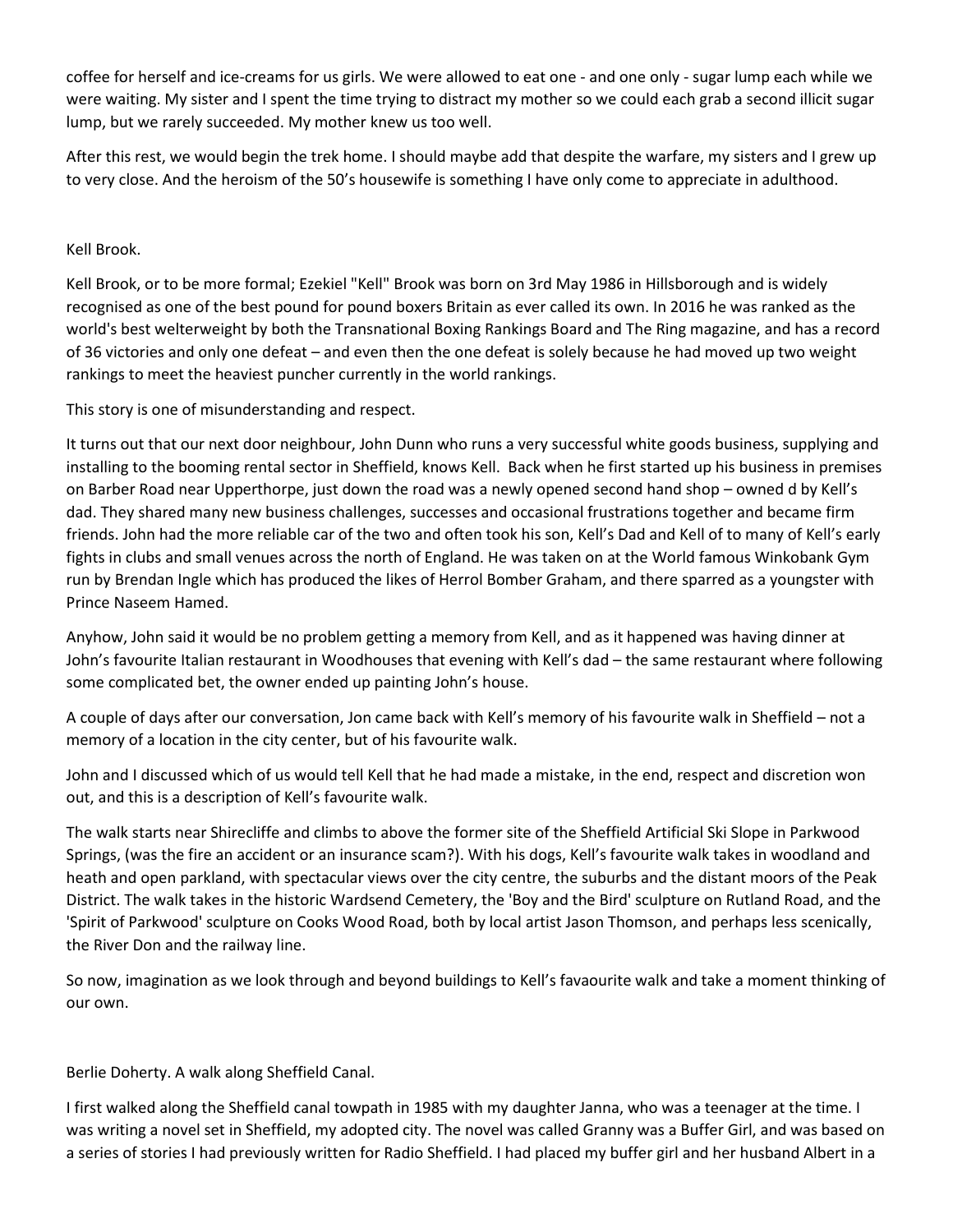terraced house backing on to the canal, near Darnall Road, and I wanted to write a chapter where Albert takes his grand-daughter Jess along the canal to show her where he used to work. I wanted to hear what Janna thought of the place. Even then, in the 80's, Janna and I found the canal a derelict, unsavoury place, just as Jess does. 'At the Sheffield end of the canal the water's as yellow as dandelions; I suppose that's with all the rust and chemicals. All the reeds are crusted with yellow and where they've been cast up on to the bank they look like long strands of rusty wire. Grandad says if I fell in I'd come out galvanised, and I believe him. There's an odd smell, too, like ammonia and pigfarms.'

All the same, Janna and I loved the canal. We loved its sense of history and dereliction, the notion of people hurrying along the towpath to the mills, the ghost echoes of voices and clanking machinery; barges busy on the water. Some of the buildings and the canal itself had a natural beauty like the white mill at Vctoria wharf, and the bridges tufted with wild flowers, the amber glow of the sun on the water, and, as you neared Tinsley, the sense of being in the open countryside. There was a mill that particularly fascinated me; brick, with a red door, and dozens of black windows, many of them broken. I imagined a mill lad gazing out of one of the windows, longing for air and sunlight and freedon, and so for my book I invented the character Davey, and wrote the story/chapter that is called 'A Lad of Seventeen'. 'My eyes darted along the walls and sheds and roofs of the mills on the opposite bank, and then to the little red door right on the water's edge, and up and up the rows of tiny black windows, right up to the very top floor. The white face pressed against the glass stared down at me just as it had done in my imaginings so many times before.'

Perhaps ten years ago my husband Alan and I took our canoe along Sheffield canal. It was disgusting, slimy with reeds and weeds, littered with dozens of plastic bottles and polystyrene food boxes; a dump for shopping trolleys, prams and bikes. But today it's all changed again. The Victoria wharf area has cafes and cruising centres, the water is clear and lovely; there are waterlilies and huge carp ghosting the depths of the shadows. The sheds and mills are still there, most of them busy with the clatter of machinery again, the lift and fall of voices. And yet there's still a colourful and welcomingly familiar scruffiness about the place as you walk the towpath; yellow weeds head high, buddleia dipping into the water, poppies and butterflies.

And there's an old derelict mill, many of the windows broken, where the ghost of a lad might still be gazing out at the people strolling past.

#### Helen Mort

Here's a quick Sheffield memory from me about Sheffield centre, I'm afraid it is pub-themed again....

When I was 18, I used to drink lukewarm lager in a pub in Chesterfield called The White Hart with my schoolfriend Iain. Often our trips there would lead to some kind of adventure: a cross country walk in the dark, a game of imaginary football on the local pitch (even I could score goals with an invisible ball and invented goalposts). One night - buoyed up by pork scratchings and Scampi fries - we decided to take the train to Sheffield. Sheffield was like an older sister who always had the best clothes and was allowed to stay out late. Sheffield was glamour, tall buildings and black cabs.

We stumbled from the train and were immediately drawn to the bold red lettering down the side of the Leadmill. Inside, it was very dark and nearly empty, but the dancefloor was like a midnight stage, holding the presence of everything it had witnessed. I imagined Pulp doing their early gigs there, could almost hear the echo of one of their early songs, see Jarvis Cocker mock-sneering behind the microphone. We bought some bottles of Fosters, lined them up on the table and sat down to watch the dancers. It really was a theatre, changing every hour. When we went home to Chesterfield, I felt older, taller, cooler until my dad met me at the door: "what time do you call this??"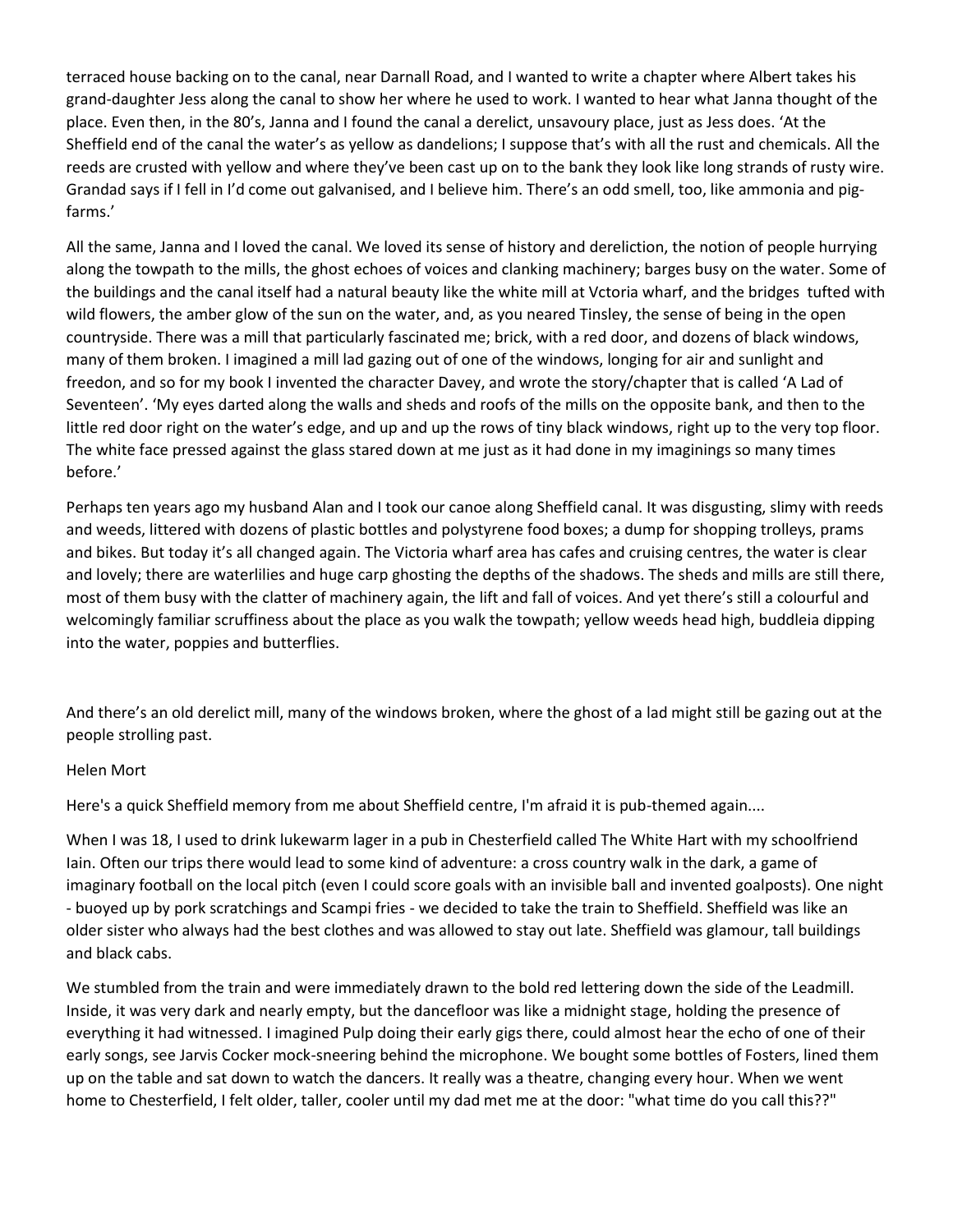Roy Hattersley Memory of the Sheffield Blitz

Roy, now Baron Hattersley was born in Sheffield in December 1932, a government minister, Deputy Leader of the Labour Party from 1983 to 1992 and Journalist. His mother, Enid, was a city councillor, and later served as Lord Mayor of Sheffield. His father, Frederick was a former Roman Catholic priest, who renounced the church and left the priesthood to marry.

Memory of the Sheffield Blitz.

The blitz began on the evening of Thursday 12th December, 1940, at first it seemed like any other air raid. The siren sounded and then there was silence – nothing as usual. Then, as we reassured ourselves that the Germans had passed over Sheffield tosomewhere else, things changed.

As the bombs began to fall, Joey, a stray budgerigar which we had caught in the churchyard and befriended., who lived in a second hand cage began his odd behaviour.. Although he never spoke in human tones, he was an enthusiastic bell ringer. When his sand was changed or his millet bowl filled, he rang his bell in thanks, this night it was not for thanks the bell tolled.

The Luftwaffe arrived in waves. First silence, then we heard their engines, then heard the anti-aircraft guns, then the explosion of their bombs on the city centre. Joey always anticipated the next wave with a peal on his tin bell. At first it seemed a coincidence. Then as the pattern persisted we realised Joey picked up the sound of the enemy's approach before it was audible to human ears. We stared at him, waiting the warning of the next attack. Eventually our amazement, fuelled by fear turned to hatred and there was talk of Joey being strangled.

The raid ended for the Germans crews to get home for breakfast. After the all clear sounded there was a red glow over what had been Sheffield's shopping centre, (Roy was living in the Middlewood area at that time). The steelworks and factories had largely escaped but the Castle Street headquarters of the Brightside and Carbrook Coop had been destroyed and Marples, the city centre pub destroyed. Thirty men and women were killed in Marple's vault that night. At the age of 9 I believed that a divine hand punished the ungodlydrinkers but spared those who repented.

## Tony Hewson.

You will already know from my book that I was born and bred on Shiregreen council estate and that my parents gave me licence to roam alone from an early age. I would take the bus into the city centre and drop off at the terminus in Ponds Hill, then walk up Snig Hill to the enclosed Market Hall (near Fitzalan Square). There under its ornate iron and glass roof, chirruping birds nested and sometimes would come swooping down skimming the stalls. It was a truly magical place, with a bubbling fountain and a chained iron drinking cup at its centre amid the perfume of fresh cut flowers. Apart from the usual range of fruit, flower, veg and clothing stalls was one dedicated to cutlery and knives of every size and description and another, my special delight, a second hand bookstall. I remember buying a 1907 Boys Own Annual, which I still possess, and a pearl-handled four bladed pen knife --- most schoolboys had one, I hasten to add not to threaten or harm other people but simply for show or whittling purposes. The entire area was imbued with strong smells carried up on the breeze ---- of malt from the Don-side brewery and from a nearby cafe that roasted its own coffee beans. It was a noisy place of roaring traffic, lorries, delivery vans, buses and clanging trams, sparking electrically as their long poles bounced on the overhead wires.

Down Snig Hill to West Bar stood the Blue Boar tavern. There one unforgettable evening in 1956 I went with my mates to watch a performance by Big Bill Broonzy(qv). Bill has long been acknowledged as one of the best ever American black folk and blues singers. He was getting on in years by this time and on his last tour of the UK. He sat snuggling his guitar to his chest with a full bottle of whisky by his side. Received with rapturous applause after each song, and with sweat pouring from his brow, he would take a long swig from the bottle. After an hour it was empty. I guess he was an alcoholic and within two years was dead, probably from liver failure.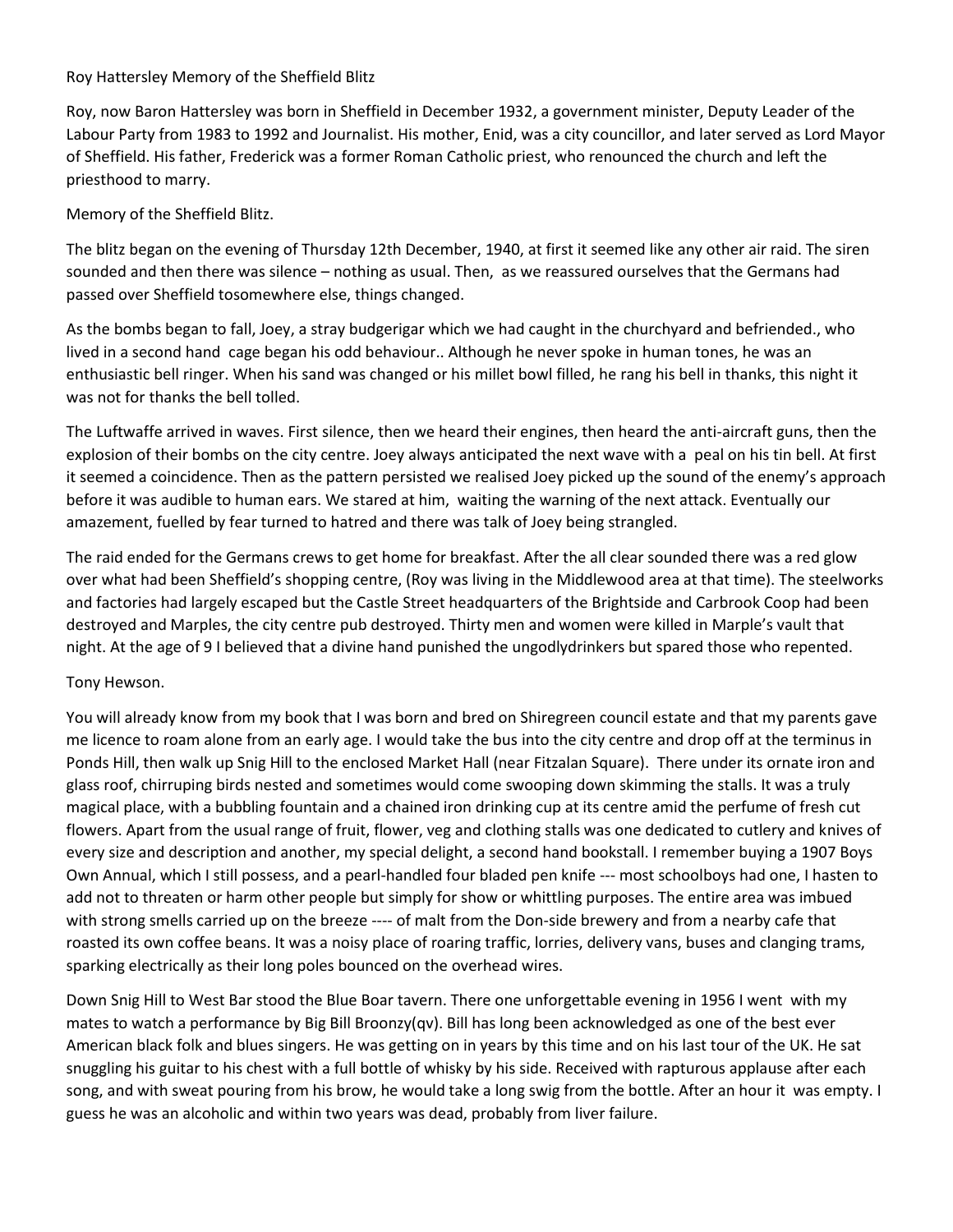Also on Snig Hill was Macey's clothes shop. My first teenage girlfriend Shirley worked there as a clerk in the back office. A bit further up was a stone built block of flats (now demolished and being redeveloped) where my ancient Aunt Sarah lived. Once or twice when I was a tiny tot, my mum took me to see her. Dressed in black widow's weeds, she lived alone and was stone deaf. She used an old fashioned ear trumpet, despite which she kept bellowing "Speak up! I can't hear you!". I remember being a bit scared of this forbidding old woman and was glad when it was time for us to go.

Back to Fitzalan Square. 1950s/60s an era of high employment and easy to get a job. It was fronted on the south-east side by the Gas Board offices where I worked briefly (see my book CH 26, page 177) in the cycling off-season before returning in February to race on the Continent. Beside it stood the News Theatre dedicated to showing news reels and cartoons all day long in a continuous process --- enter/exit at whatever time you liked. In the wake of the 1940s blitz, the whole area was still surrounded by gappy weed-invested bomb sites, roamed after dark by prostitutes plying their trade and giggling young lovers, embracing in the shadows. Here too on an island in the centre of the square stood some underground ladies and gents toilets. Posters were plastered on the walls: "Clean living is the only safeguard" ( against venereal diseases); "Careless talk, costs lives!" and, if I recall correctly, adverts for soap and toothpaste. Here too, above ground, my cycling club, The Falcon Road Club, used to meet off-season each Sunday morning for a spin out into Derbyshire, the climb to the Peacock Inn beginning at the bridge on Totley Road.

#### Rony Robinson.

Rony Robinson invited Clare and me onto his BBC Radio Sheffield show to talk about Steel City Wanderers. During the show, we asked him for his memory…. Going to the dentist as a child, on Leopold Street, memories of the smell of warm rubber as the gas mask was placed on his face, remembering carrying a card with a green dot in the corner, the green dot meant extraction. Triggered my memory of having around 20 teeth pulled one Saturday morning by Mr Wolf, because my milk / baby teeth would not fall out. As a reward my parents sent me to watch The Wizard of Oz. Anytime I hear Judy garland the memory comes back as fresh as the day.

#### Jessica Ennis.

Millhouses Park, Children's Play Area, February 23rd., about 3.00 in the afternoon. A gentlemen spots a young lady who he believes is Jessica Ennis, but being unwilling to go with the gambit she would have heard many times before "heh, are you Jessica Ennis", instead, using his granddaughter as a decoy, approaches her, a fair haired friend and their two toddler children – one surely Reggie, and asks, "were you by any chance born in Sheffield", the fair haired lady replies "Rotherham" the dark-haired lady, rather warily "why"? The gentlemen explains about the Sheffield U3A and the Steel City Wanderers memory walk. Jessica, for it is she, confirms Sheffield birth but in reply to the memory question says" that's very difficult, I can't remember any. Any memory of the city centre the gentlemen perseveres, "not really" she replies, how about going into town on a Saturday morning, "yes, I did that", what about shopping with your Mum, "yes, often went to the shops with Mum". Did you know the hole in the road, "no, it was before my time, I was too young for that". How about visiting the market with your Mum, "oh yes", did you buy fish there, "yes", could we have your buying fish with your Mum in the market as your memory, "oh yes".

So there we have it, parental fish purchasing in the old market – thank you Jessica.

## Margaret Drabble 2016.Sheffield

As a child, two of the places that I loved most were the Botanical Gardens and the Public Library in Suffolk Street. My friends and I would often walk home from school through the gardens. They were full of secret places- ponds, the bear pit, and little glades. We weren't very interested in flowers, though we liked the dragonflies and the birds and squirrels. It was the space we liked. I now know more about when they were designed and how they have been planted, and my gardening son Joe Swift has visited them several times with Gardener's World. My father was a keen gardener, but I don't remember ever going to the gardens with him.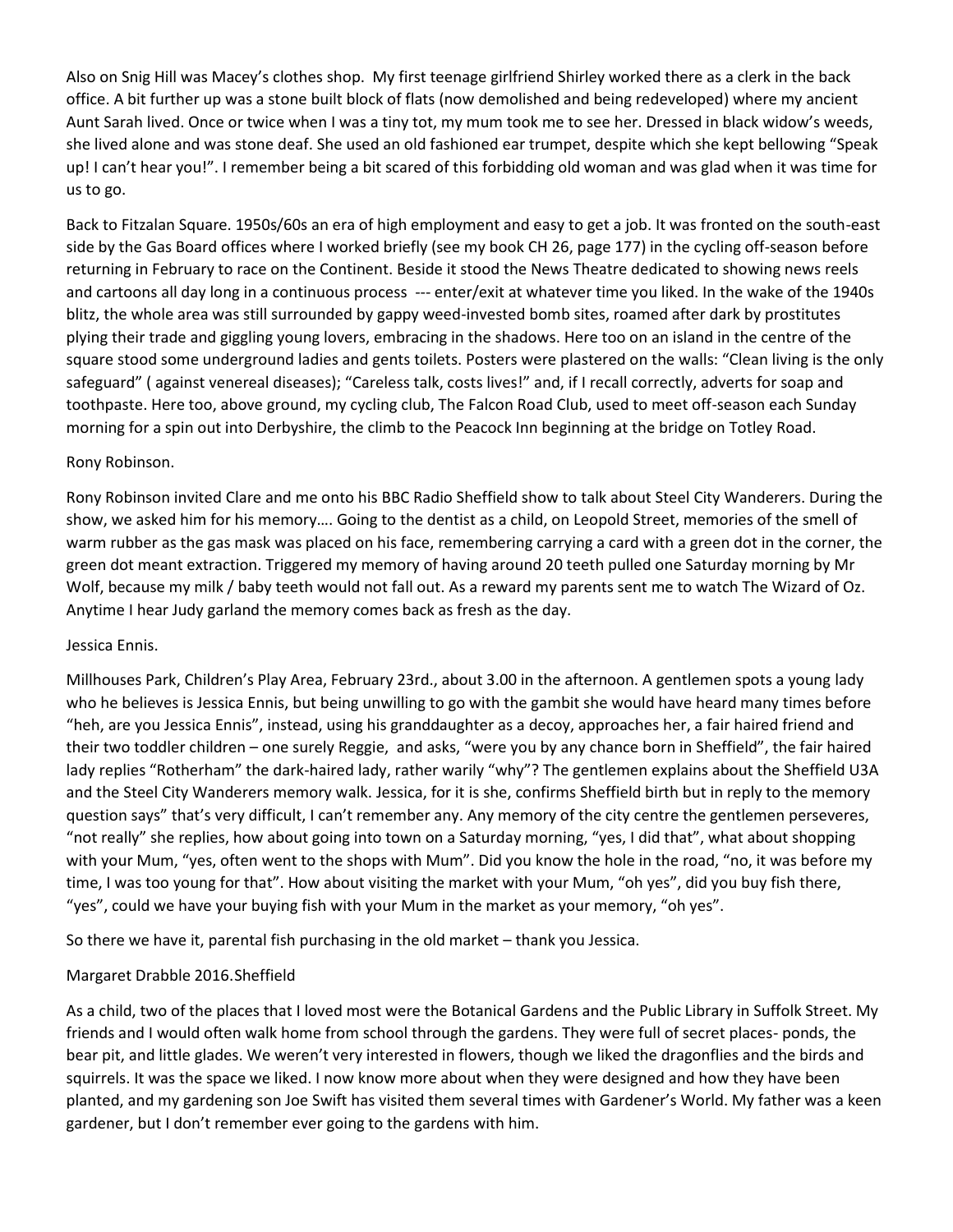Every Saturday morning I used to go on the bus by myself from Nether Edge to the library to change my library books, which was one of the highlights of the week. I felt very grown up as I browsed the shelves for books by Pamela Brown, E.Nesbit, Rider Haggard, John Buchan, Richmal Crompton and other favourites. Some books I would read again and again. There was one book, called I think Children Still, which I loved in a morbid way- as I remember, it was full of characters walking the plank and dying horribly. I've never been able to find it again and don't know who wrote it. Nor can I ever remember whether Nesbit is Edith or Enid- I always have to look her up. She was always just E to us. BB's Brendon Chase was another top choice- a book about which I have in vain tried to enthuse my grandchildren. That library, and the journey to and from it, were very important to me. It is a grand, imposing building, and as a child it made me feel independent and adult. We were allowed three fiction and one non-fiction titles, if I remember rightly, and I was happy to make my way through the Life of the Oyster and the World of the Honey Bee.

I also liked the little art shops on the street, which sold Lakeland pencils and china horses, and I would gaze into the windows with longing. But I don't think I ever went into the Graves Art Gallery, in all the years I lived in Sheffield. This seems odd to me now, and I've visited many times since. But our family didn't go to galleries. We were bookish people, and knew nothing of the visual arts. My sister Helen Langdon became a distinguished art historian, and she taught the whole family to look at paintings. But it was a closed world to us then. And we didn't go to the theatre, except, annually, to the panto at the Lyceum. Books and gardens were our thing. And Sheffield did us proud on both fronts.

Helen Sharman.

I expect many places are common to most of the people you have asked so here is a few so you can choose:

The main library not far from the Town Hall, where I would spend many a Saturday afternoon in the science section supplementing physics and chemistry lessons at school. Before the Internet it was a great source of information.

On the same road as the library is an unassuming door leading to vast rooms above, where I would go for piano exams. It seemed to be freezing cold on most occasions and I would warm my fingers on the radiators inside before being summoned for the exam.

The City Hall was (and is) a great place for music and I remember many a family outing to listen to the Halle Orchestra. I also attended Faraday lectures there with the school, a lecture series run by the IEEE that I later gave as part of a team from the University of Sheffield.

Redgates toy store was the shop of choice to spend birthday money. I do not know if it still exists. It was on a main road running off The Moor.

Nick Banks. The West Street Walk.

I first started exploring Sheffields music scene when i was about 16. The place to go was the Hallamshire pub on West street then head down West street to a spectacular dive called the Limit Club – This occurred most Mondays, Wednesday and Thursdays. Folk would meet at the Hallamshire – possibly see a local band in the upstairs room (or even perfom) and then leg it down West Street so that you could get in the limit before 11, the price went up after this time (we were always skint!). We would loiter in The Limit drinkless listening to the music (not chart, always the alternative sounds of the day) until, 11.30 when the drink prices got cheaper!

Looking back, the Limit was our 'social media' of the early 80's- i met all the people i went on to make music with in the dank cellar that was the Limit! There was nowhere else like it in Sheffield.

The Limit is gone now, buried under offices. Its rough location was on West street opposite the turn for Carver Street but on the opposite side about 50 yards down the hill towards the city centre. i often harbour thoughts that it still exists under the office block with the skeletal remains of a couple of regulars be-cobwebbed within. "Steve to the wine bar!"